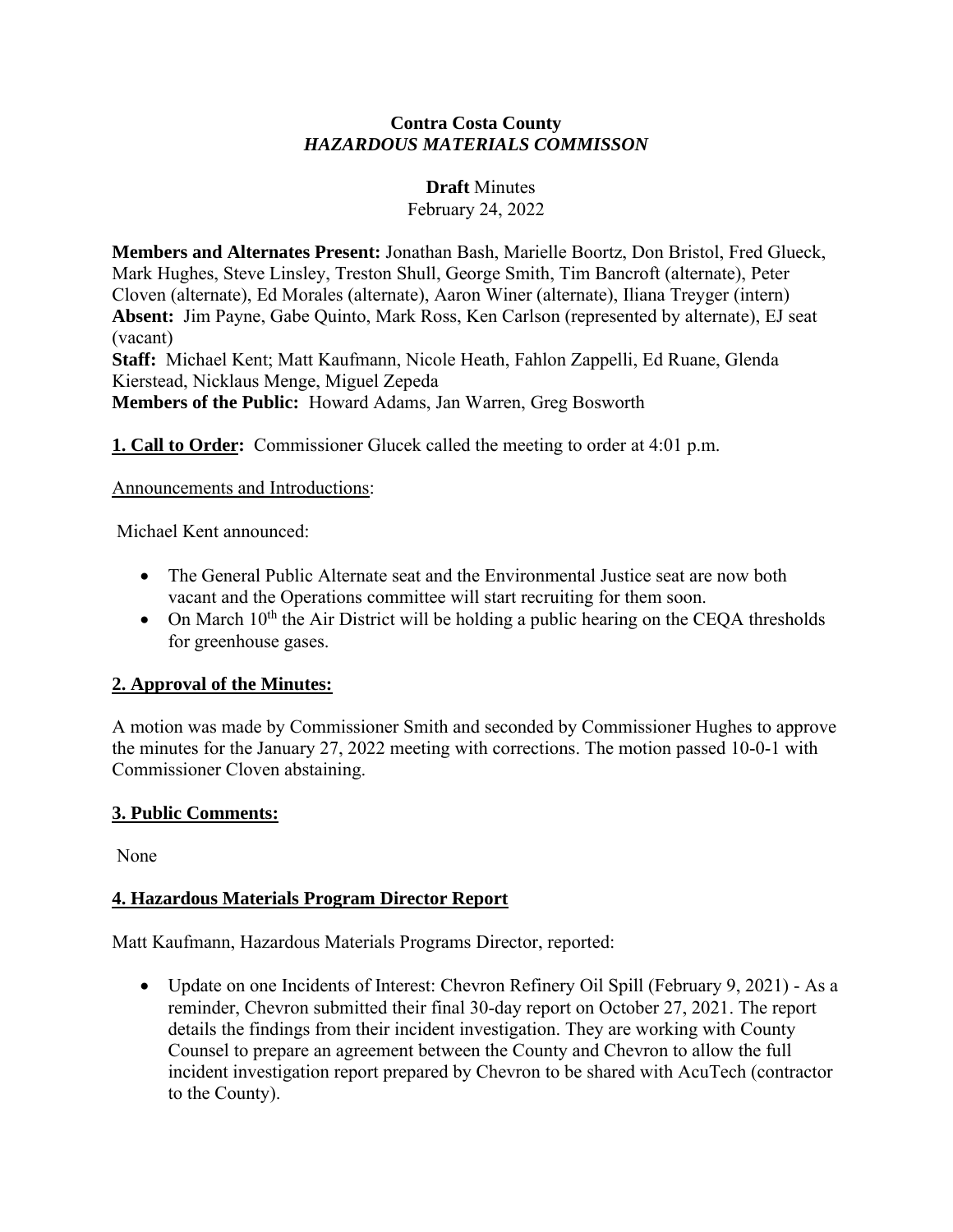- With the retirement announcement from Steve Morioka, they conducted a recruitment for an Assistant Director of Hazardous Materials Programs. He is happy to announce that Adam Springer (former Hazardous Materials Specialist) was offered and accepted the position. Adam has been with their agency since 2003. As a Hazardous Materials Specialist, Adam has led their Health and Safety Program, Stormwater Program, Aboveground Petroleum Storage Act Program, and most recently their Underground Storage Tank Program.
- They have hired four new Hazardous Materials Specialist I's:
	- o Edward Ruane A Chemical Engineering by training, Eddie has several years of experience with establishing and implementing occupational health and safety programs, as well as project management. \
	- o Fahlon Zappelli She is not a stranger to their agency a Chemist by training, Fahlon has been a valued member of their team since 2016 as a Hazardous Materials Technician. They are very happy that Fahlon has decided to take on this new role – and her knowledge and expertise of all our incident response equipment will be extremely useful as a Hazardous Materials Technician.
	- o Glenda Kierstead An Environmental Scientist by training, Glenda's previous experience (over 10 years) as a consultant was in both the Hazardous Materials Business Plan Program and the Underground Storage Tank Program will be extremely valuable to their agency. Glenda recently relocated from Southern California to Northern California – and they are lucky to have her.
	- o Nicklaus Menge –A Biologist by training, Nick comes to them with laboratory and regulatory experience. Most recently, Nick worked for a wastewater district as an Industrial Waste Inspector. Nick has recently relocated to Contra Costa County from the South Bay.
- They are excited to welcome their newest Accidental Release Prevention Engineer to their team – Miguel Zepeda. Miguel is a Chemical Engineer by training. He comes to Their agency with several years of industrial experience, as well as regulatory experience. Miguel most recently worked for the Bay Area Air Quality Management District as an Air Quality Inspector.
- With the promotion of Fahlon Zappelli to Hazardous Materials Specialist, they are recruiting for one (1) Hazardous Materials Technician. This position primarily supports the Incident Response Team through the acquiring and maintaining of all the various equipment needed to respond to an incident. The position closed for applications on Friday, February 18th. They will be conducting interviews shortly.
- He previously reported that they would be hiring a Pollution Prevention Specialist to work primarily in the Green Business Program. Susan Psara (Hazardous Waste Reduction Manager) continues to work on opening this recruitment.
- As he reported to the commission at previous meetings, they are going through a Certified Unified Program Agency evaluation by the California Environmental Protection Agency. Today (February 24th), they participated in the Exit Briefing for their evaluation. They expect to receive the Final Summary of Findings for their evaluation in about a month.
- Hazmat continues to work with their contractor (NBS Government Finance Group) to perform a comprehensive fee study for the Hazardous Materials Division. As a reminder, any proposed revisions to the fee structure will be presented to the regulated community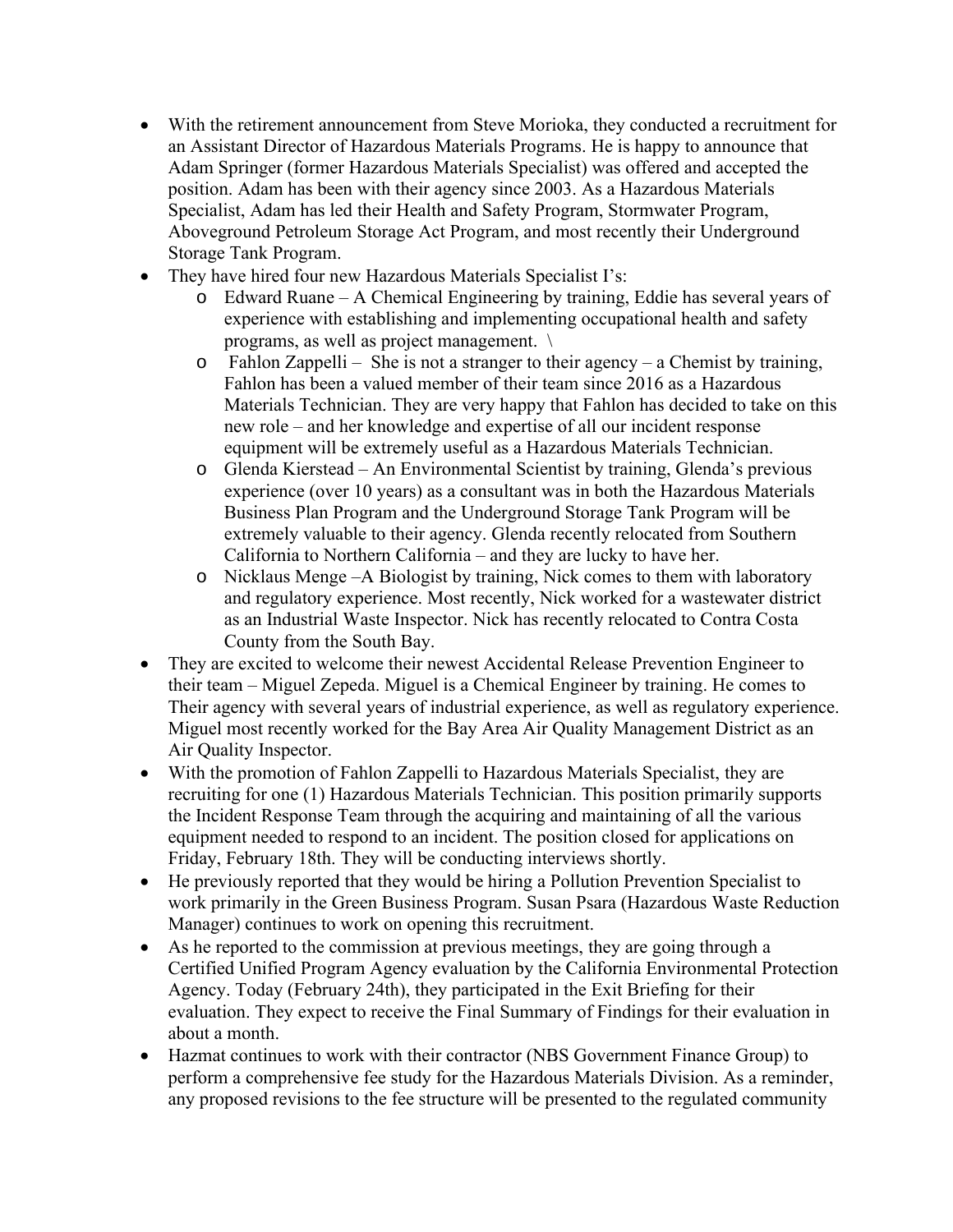for input/comment. The final fee proposal and associated report will be presented to the Board of Supervisors for approval prior to implementation. As they go through this process, they will be sure to keep the Commission apprised of any updates and public meetings.

- The Hazardous Materials Incident Notification Policy Revisions were approved by the Board of Supervisors on January 11, 2022. As per the Board Order, the new policy will go into effect 60 days from approval (this was determined to by Saturday, March 12th). Therefore, the policy will go into effect the next business day (Monday, March 14th) at 8:00 AM. The HazMat Division is working closely with the Sheriff's Office of Emergency Service – Community Warning System Manager (Heather Tiernan) to conduct an educational campaign regarding the revised policy. Thus far, they have conducted trainings/information sharing events for County/City emergency planners, county-wide dispatchers, industry (regulated facilities with a Community Warning System terminal), Operational Area Operations Chiefs, and Fire Department-based HazMat Response Teams. They are planning to meet with Law Enforcement soon.
- Nicole There are two facilities who have updates related to Safety Culture, Hazmat will work with Michael Kent to present these updates to the Commission.
- Nicole Heath will present an update on a regulatory determination for Raven Inc. Hydrogen Project in Richmond for inclusion in CalARP/ISO Programs. Nicole - During the last commission meeting (January 27, 2022), you heard a presentation from Raven regarding a partnership with Republic Services to convert green waste into hydrogen. A question regarding CalARP/ISO program applicability for this project was brought up during that presentation. After researching the project specifics, they have determined the project will not be subject to CalARP/ISO because less than 10,000 pounds of hydrogen will be stored on-site.

Howard Adams asked if there was an update on the review of the regulatory framework for aboveground storage tanks. Mr. Kaufmann didn't have an update and he said he thought this would be handled through the ISO/CWS Ad Hoc committee of the Board of Supervisors.

## **5. Operations Committee Report:**

Commissioner Glueck reported that the Operations Committee met on February 11, 2022. They reviewed the findings of the Commission's business survey concerning sea level rise, and developed an outline for a letter to the Transportation, Water and Infrastructure committee that is on the meeting agenda today. They also set up a schedule for promoting and interviewing for the General Public Alternate seat and discussed a recruitment strategy. Finally, they provided feedback on a draft survey on pipeline safety prepared by the Alamo Improvement Association and identified some groups to promote the survey to.

## **6. Planning and Policy Development Committee Report:**

The Planning and Policy committee did not meet in February.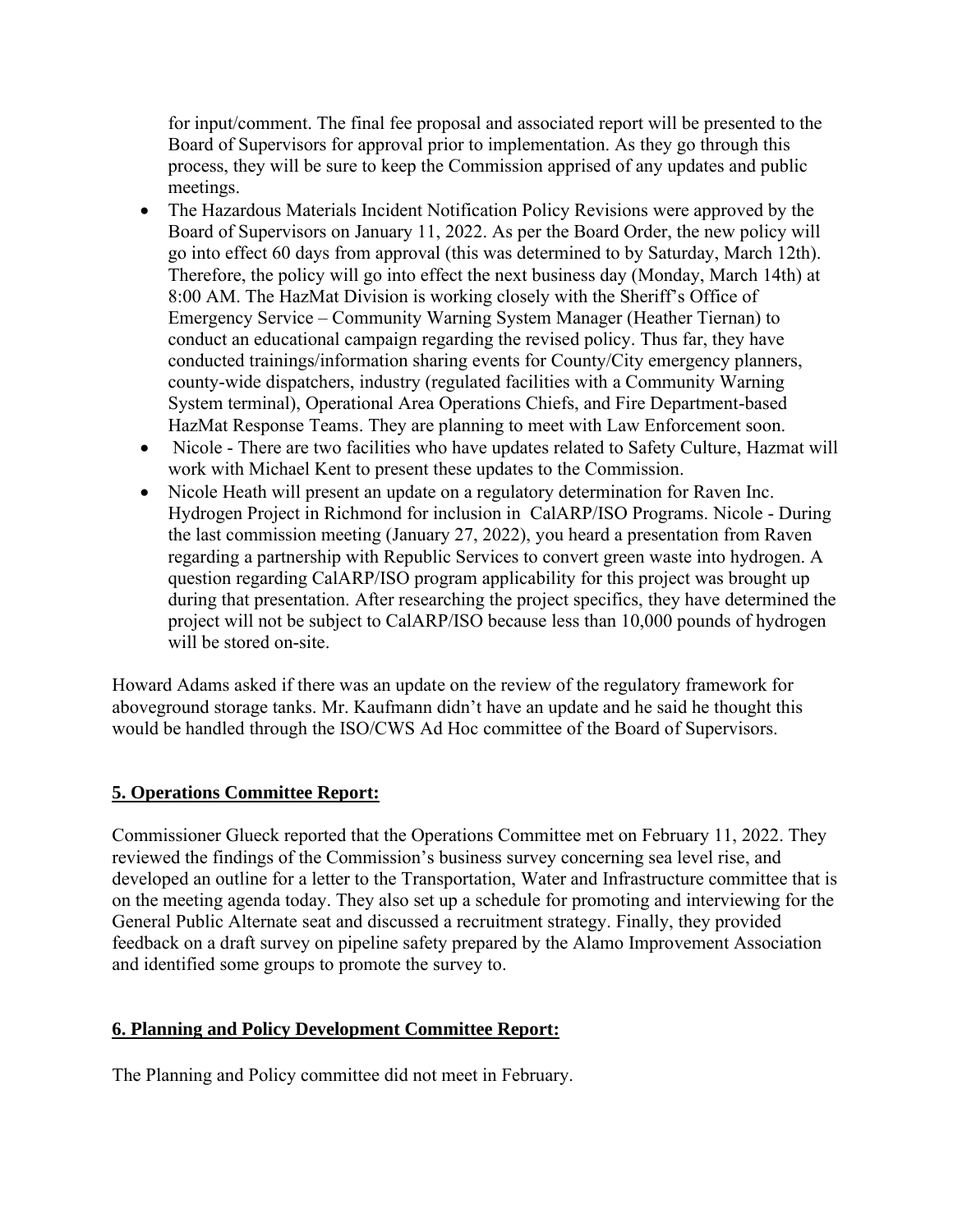## **7. Old Business:**

## **a) Develop recommendation to the Transportation, Water and Infrastructure committee of the Board of Supervisors for the results of the survey of Contra Costa businesses concerning sea level rise.**

The Commission reviewed a letter prepared by staff based on the outline developed at the February  $11<sup>th</sup>$  Operations committee meeting. The Commission made some changes to the letter (attached) and the voted  $9 - 0$  to approve sending it to the Transportation, Water and Infrastructure committee of the Board of Supervisors.

## **8. New Business:**

## **a) Update on the environmental and regulatory status of the class of chemicals known as PFAS**

Amy Wilson of TRC gave a power point presentation on PFAS that included information on its chemical structure, use, health effects, fate in the environment, and efforts to establish regulatory limits in various medium.

A Q&A session followed in which members of the Commission and the public posed questions.

Commissioner Hughes expressed his concern about regulations being established where there aren't ways for businesses to comply with them. Ms. Wilson said that she shared his concern. For example, what if limits were set for landfill leachate and then a wastewater treatment plant wouldn't accept it. What would the landfill do?

Commissioner Boortz asked if the toxicity of PFAS isn't well known, what is the basis of concern? Ms. Wilson said that some testing has been done, but not much, and a lot more needs to be done to make sure the results are valid. The California Prop 65 determination listing PFAS chemicals was challenged because of the data they used. One issue that concerned her is that Health Goals don't take into account which is possible to achieve technologically when determining standards.

Commissioner Glueck asked a number of questions: Has PFAS been identified as a carcinogen? Why is it hard to filter or collect? What about using solidification to deal with it? And are there substitutes for its use? Ms. Wilson respond to these questions. She said several PFAS chemicals have been identified as potential carcinogens. PFOS and PFOA concentrations are already so low that it is hard to technologically get them any lower. Also, long-chain compounds are easier to remove from water than short-chain compounds. Solidification has been used, but it is still under study. Substitutions for PFOS and PFOA, which have been banned, have been made in firefighting foam with shorter-chained PFAS. It is less toxic, but more mobile. So non-PFAS fire fighting foams are being sought, but with no luck yet.